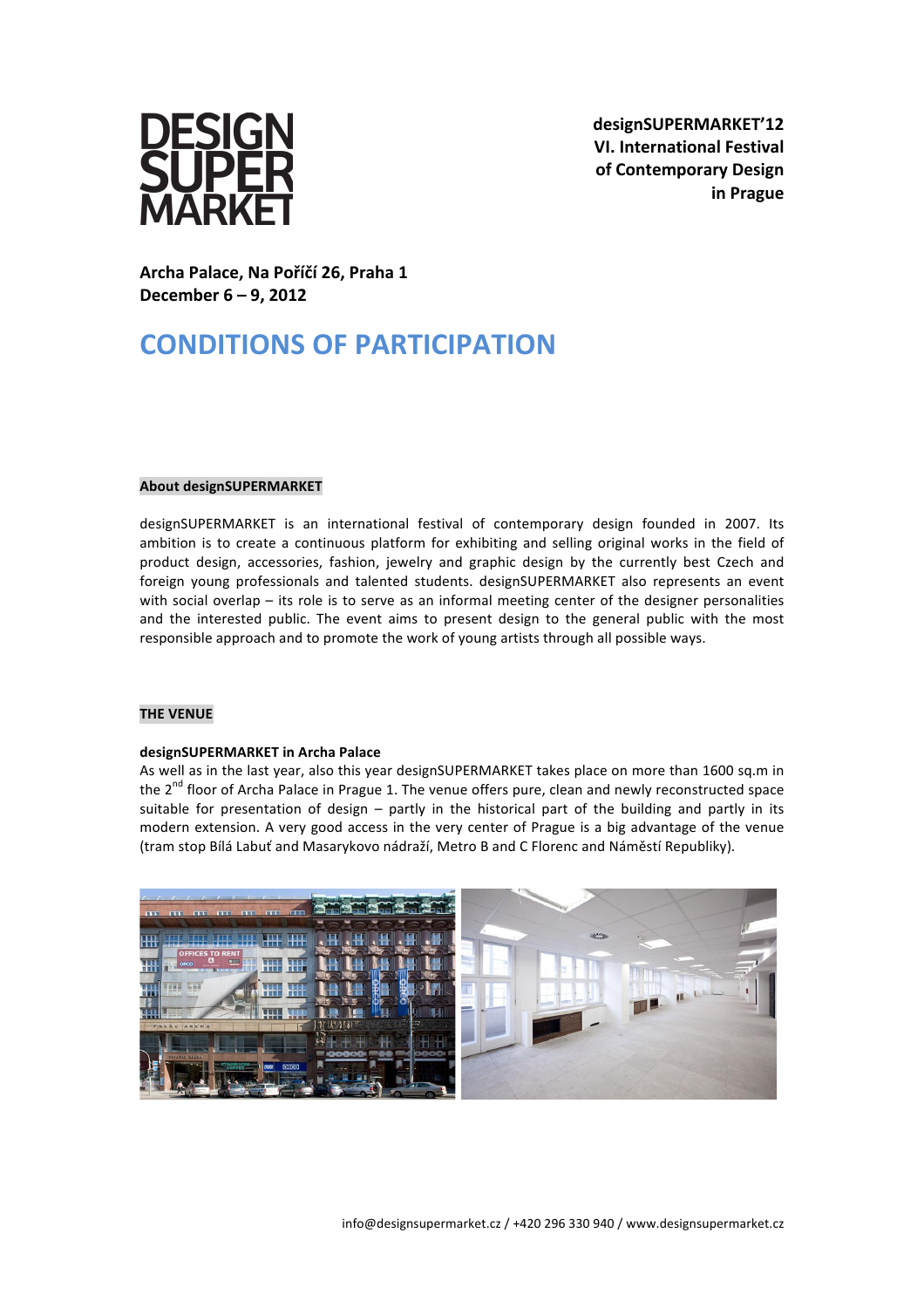## **designSUPERMARKET'12**

VI. year of the festival is held traditionally in the second week in December, this time  $6^\text{th}$  –  $9^\text{th}$ . The opening is set on Wednesday, December  $5^{th}$ . The opening hours are 12 – 21 in weekdays and 10 – 21 on the weekend (subject to change).

#### **New conception: Design departments**

Due to the wide spectrum of designers, who regularly participate in designSUPERMARKET, and considering the diverse target groups, we are coming with a new concept of thematic departments. In this purpose we are not willing to separate the designers and their products in the way of design areas (such as fashion  $-$  jewelry  $-$  product design), but rather as appropriate to the particular lifestyle and themes. designSUPERMARKET'12 will present several spatially and architectonically separated independent departments – boutiques. In this main presentation about 60 – 80 mixed, Czech and foreign designers brands are going to be presented.

In each department, an independent **counter** sale exhibition will be organized presenting also a number of selected individual artifacts without considering the other work of the authors.

A strong element of designSUPERMARKET is traditionally a bookshop with readers room, which offers publications and magazines with the topic of design, architecture and arts. Café, chill out zone with DJs, newly also a larger refreshment zone. The day and evening additional program - workshops, screening and music performances - is in progress.